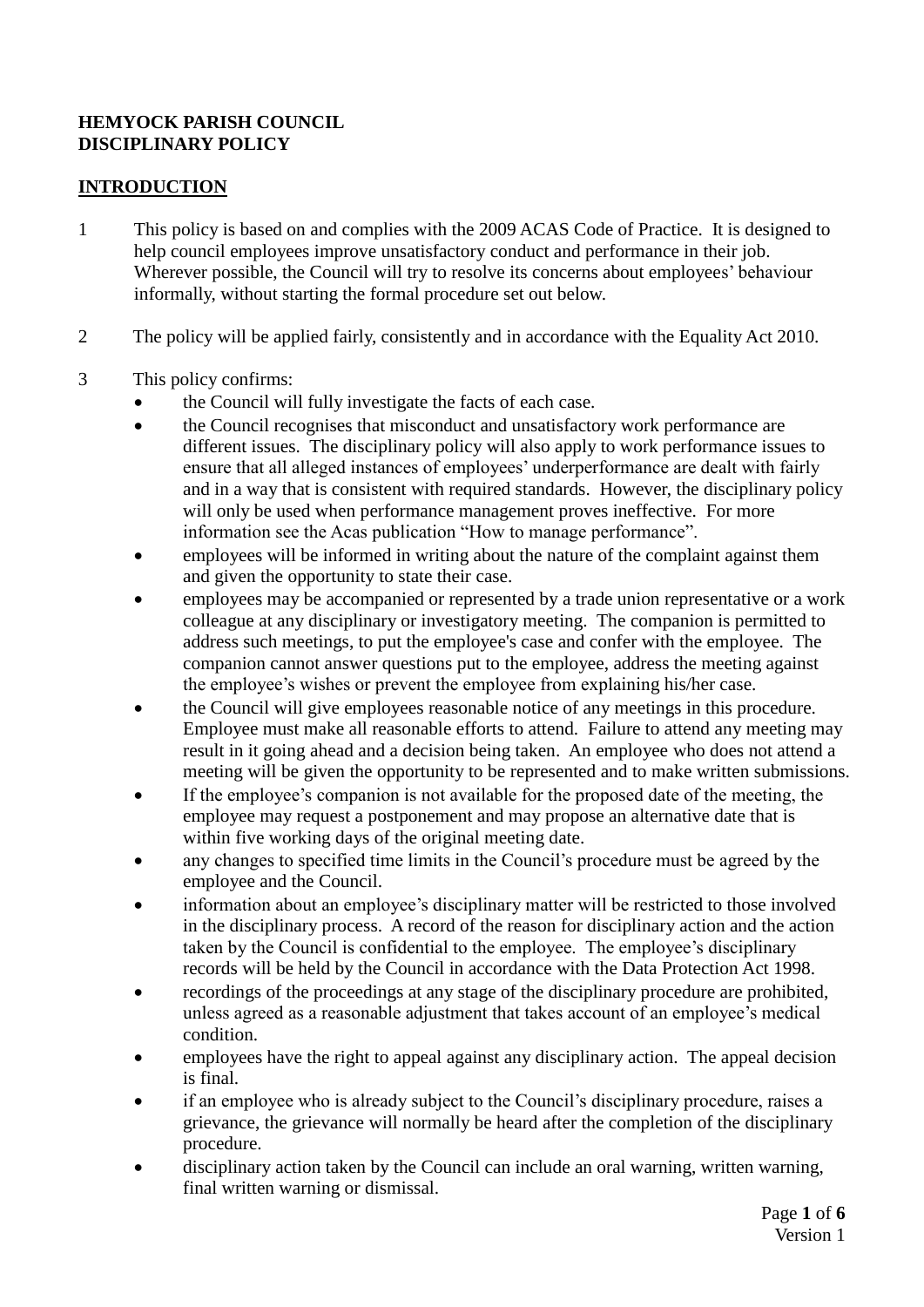- except for gross misconduct when an employee may be dismissed without notice, the Council will not dismiss an employee on the first occasion that it decides there has been misconduct.
- if an employee is suspended following allegations of misconduct, it will be on full pay and only for such time as is necessary. Suspension is not a disciplinary sanction. The Council will write to the employee to confirm any period of suspension and the reasons for it.
- the Council may consider mediation at any stage of the disciplinary procedure where appropriate (for example where there have been communication breakdowns or allegations of bullying or harassment). Mediation is a dispute resolution process that requires the Council's and the employee's consent.

### **Examples of misconduct**

- 4 Misconduct is employee behaviour that can lead to the employer taking disciplinary action. The following list contains some examples of misconduct.
	- unauthorised absence
	- poor timekeeping
	- misuse of the Council's resources and facilities including telephone, email and internet
	- inappropriate behaviour
	- refusal to follow reasonable instructions
	- breach of health and safety rules

### **Examples of gross misconduct**

- 5 Gross misconduct is misconduct that is so serious that it is likely to lead to dismissal without notice. The following list contains some examples of gross misconduct.
	- bullying, discrimination and harassment
	- incapacity at work because of alcohol or drugs
	- violent behaviour
	- fraud or theft
	- gross negligence
	- eross insubordination
	- serious breaches of health and safety rules
	- serious and deliberate damage to property
	- use of the internet or email to access pornographic, obscene or offensive material
	- disclosure of confidential information

### **Examples of unsatisfactory work performance**

- inadequate application of office procedures
- inadequate IT skills
- unsatisfactory management of staff
- unsatisfactory communication skills

## **DISCIPLINARY INVESTIGATION**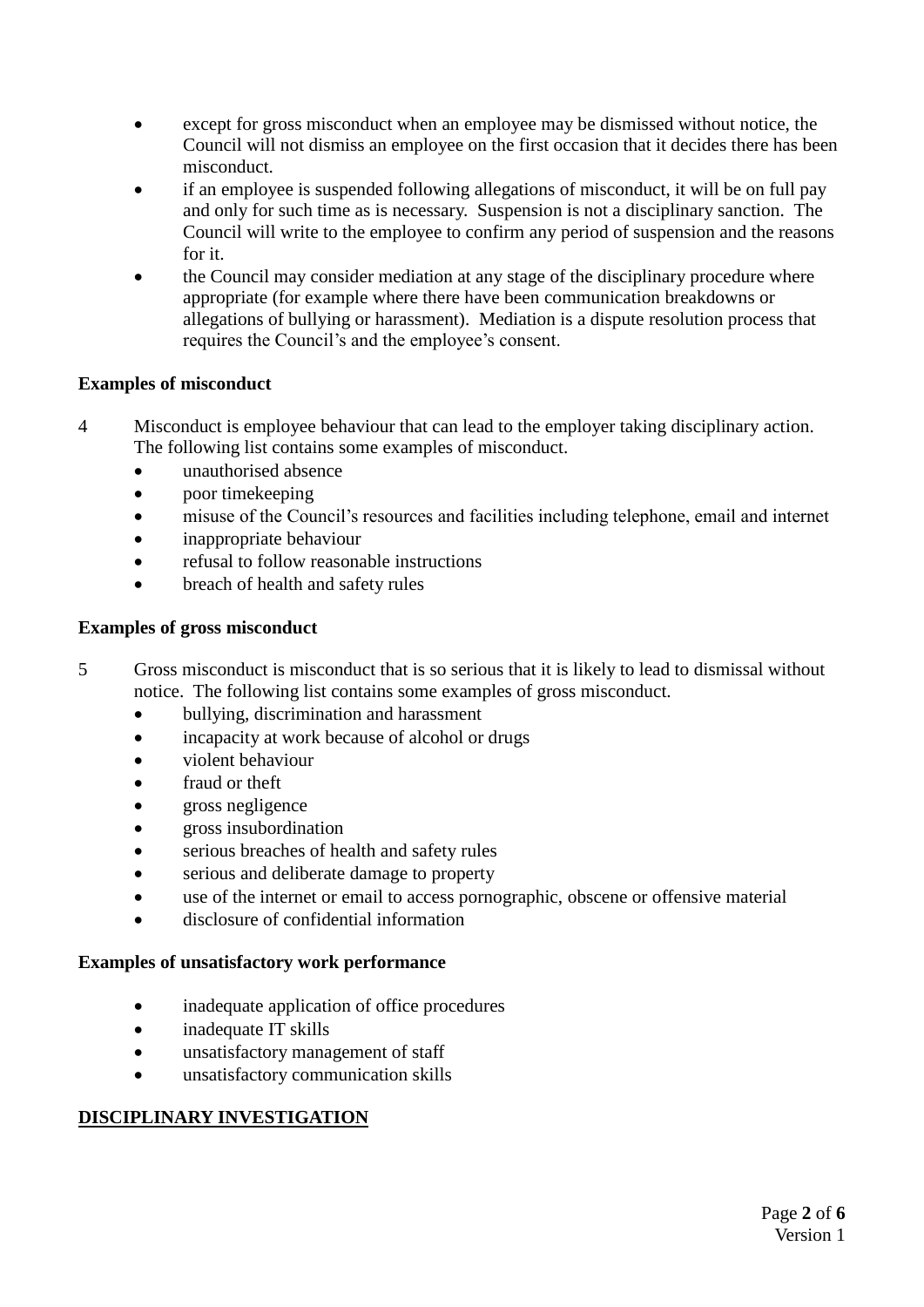- 6 There will be an investigation of the facts. The council's finance committee will appoint an Investigator who will be responsible for undertaking the disciplinary investigation. The Investigator will be independent and will normally be a councillor. If the finance committee considers that there are no councillors who are independent (for example, because they all have direct involvement in the allegations about the employee), it will appoint someone from outside the council. The Investigator will be appointed as soon as possible after the allegations have been made. The Investigator will be asked to submit a report within 20 working days of appointment. In cases of alleged unsatisfactory performance or of allegations of minor misconduct, the appointment of an investigator may not be necessary and the council may decide to commence disciplinary proceedings at the next stage (see paragraphs 14 -16).
- 7 The finance committee will first notify the employee in writing of the alleged misconduct and ask him/her to attend a meeting with the Investigator. The employee will be given at least five working days' notice of the meeting with the Investigator so that he/she has reasonable time to prepare for it. The letter will explain the investigatory process and that the meeting is part of that process. The employee should be provided with a copy of the Council's disciplinary procedure. The Council will also inform the employee that when he/she meets with the Investigator, he/she will have the opportunity to comment on the allegations of misconduct.
- 8 Employees may be accompanied or represented by a trade union representative or a work colleague at any investigatory meeting.
- 9 If there are other persons (e.g. employees, councillors, members of the public or the Council's contractors) who can provide relevant information, the Investigator should try to obtain it from them in advance of the meeting with the employee.
- 10 The Investigator has no authority to take disciplinary action. His/her role is to establish the facts of the case as quickly as possible and prepare a report that recommends to the finance committee whether or not disciplinary action should be taken.
- 11 The Investigator's report will contain his/her recommendations and the findings on which they were based. He/she will recommend either:
	- the employee has no case to answer and there should no further action under the Council's disciplinary procedure
	- the matter is not serious enough to justify further use of the disciplinary procedure and can be dealt with informally or
	- the employee has a case to answer and there should be action under the Council's disciplinary procedure.
- 12 The Investigator will submit the report to the finance committee which will decide whether further action will be taken.
- 13 If the Council decides that it will not take disciplinary action, it may consider whether mediation would be appropriate in the circumstances.

### **THE DISCIPLINARY MEETING**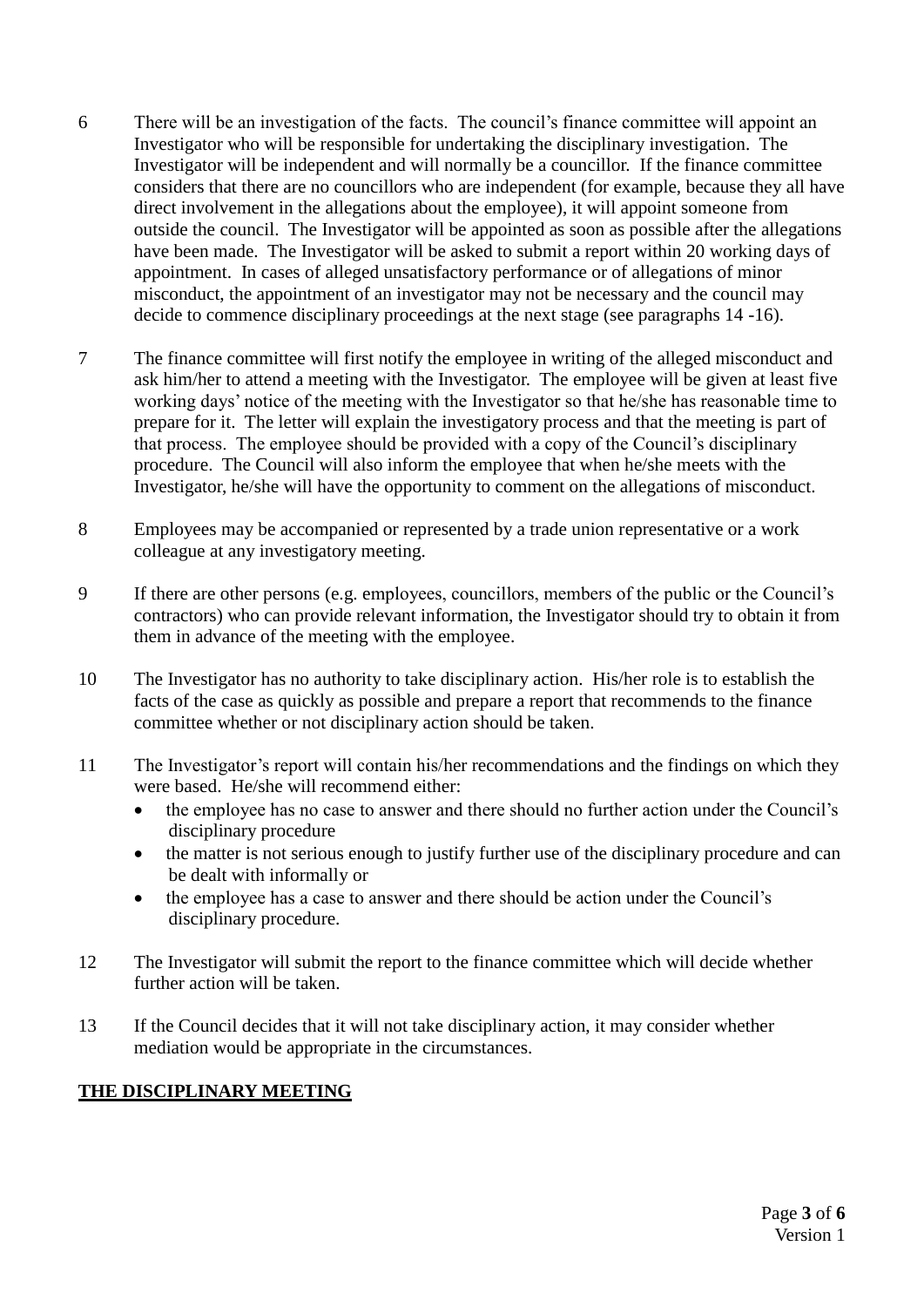- 14 If the finance committee decides that there is a case to answer, it will appoint a finance subcommittee of three councillors. The finance sub-committee will appoint a Chairman from one of its members. The Investigator shall not sit on the sub-committee. No councillor with direct involvement in the matter shall be appointed to the sub-committee. The employee will be invited, in writing, to attend a disciplinary meeting. The sub–committee's letter will confirm the following:
	- the names of its Chairman and other two members
	- details of the alleged misconduct, its possible consequences and the employee's statutory right to be accompanied at the meeting
	- a copy of the investigation report, all the supporting evidence and a copy of the Council's disciplinary procedure
	- the time and place for the meeting. The employee will be given reasonable notice of the hearing (at least 15 working days) so that he /she has sufficient time to prepare for it
	- that witnesses may attend on the employee's and the Council's behalf and that both parties should inform each other of their witnesses' names at least five working days before the meeting
	- that the employee and the Council will provide each other with all supporting evidence at least five working days before the meeting. If witnesses are not attending the meeting, witness statements will be submitted to the other side at least five working days before the hearing
	- that the employee may be accompanied by a companion, either a trade union representative or a work colleague

The disciplinary meeting will be conducted as follows:

- the Chairman will introduce the members of the sub-committee to the employee
- the investigator will present the findings of the investigation report
- the Chairman will set out the council's case and present supporting evidence (including any witnesses)
- the employee (or the companion) will set out his/her case and present evidence (including any witnesses)
- any member of the sub-committee and the employee (or the companion) may question the Investigator and any witness
- the employee (or the companion) will have the opportunity to sum up his/her case
- the Chairman will provide the employee with the sub-committee's decision with reasons, in writing, within five working days of the meeting. The Chairman will also notify the employee of the right to appeal the decision
- the disciplinary meeting may be adjourned to allow matters that were raised during the meeting to be investigated by the sub-committee.

## **DISCIPLINARY ACTION**

15 If the sub-committee decides that there should be disciplinary action, it may be any of the following:

### **Oral warning**

An oral warning is issued for most first instances of minor misconduct. The council will notify the employee:

- of the reason for the warning, the improvement required (if appropriate) and the time period for improvement
- that further misconduct/failure to improve will result in more serious disciplinary action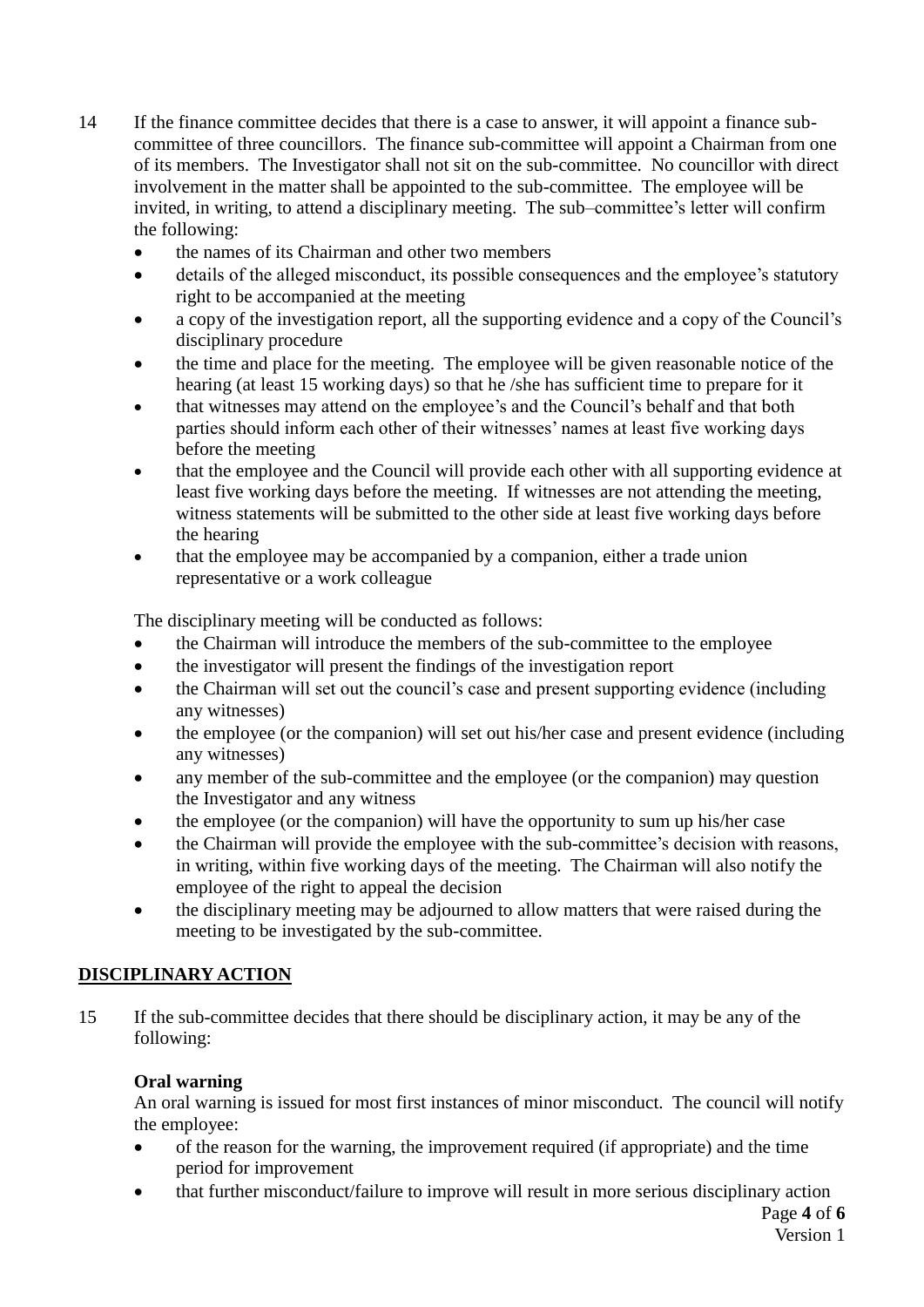- of the right to appeal
- that a note confirming the oral warning will be placed on the employee's personnel file, that a copy will be provided to the employee and that the warning will remain in force for six months.

### **Written warning**

If there is a repetition of earlier misconduct which resulted in an oral warning, or for different and more serious misconduct, the employee will normally be given a written warning. A written warning will set out:

- the reason for the written warning, the improvement required (if appropriate) and the time period for improvement
- that further misconduct/failure to improve will result in more serious disciplinary action
- the employee's right of appeal
- that a note confirming the written warning will be placed on the employee's personnel file, that a copy will be provided to the employee and that the warning will remain in force for 12 months.

### **Final written warning**

If there is further misconduct during the period of a written warning or if the misconduct is sufficiently serious, the employee will be given a final written warning. A final written warning will set out:

- the reason for the final written warning, the improvement required (if appropriate) and the time period for improvement
- that further misconduct/failure to improve will result in more serious disciplinary action up to and including dismissal
- the employee's right of appeal
- that a note confirming the final written warning will be placed on the employee's personnel file, that a copy will be provided to the employee and that the warning will remain in force for 18 months.

## **Dismissal**

The council may dismiss:

- for gross misconduct
- if there is no improvement within the specified time period in the conduct which has been the subject of a final written warning
- if another instance of misconduct has occurred and a final written warning has already been issued and remains in force.
- 16 The council will consider very carefully a decision to dismiss. If an employee is dismissed, he/she will receive a written statement of the reasons for his/her dismissal, the date on which the employment will end and details of his/her right of appeal.
- 17 If the sub-committee decides to take no disciplinary action, no record of the matter will be retained on the employee's personnel file. Action imposed as a result of the disciplinary meeting will remain in force unless and until it is modified as a result of an appeal.

# **THE APPEAL**